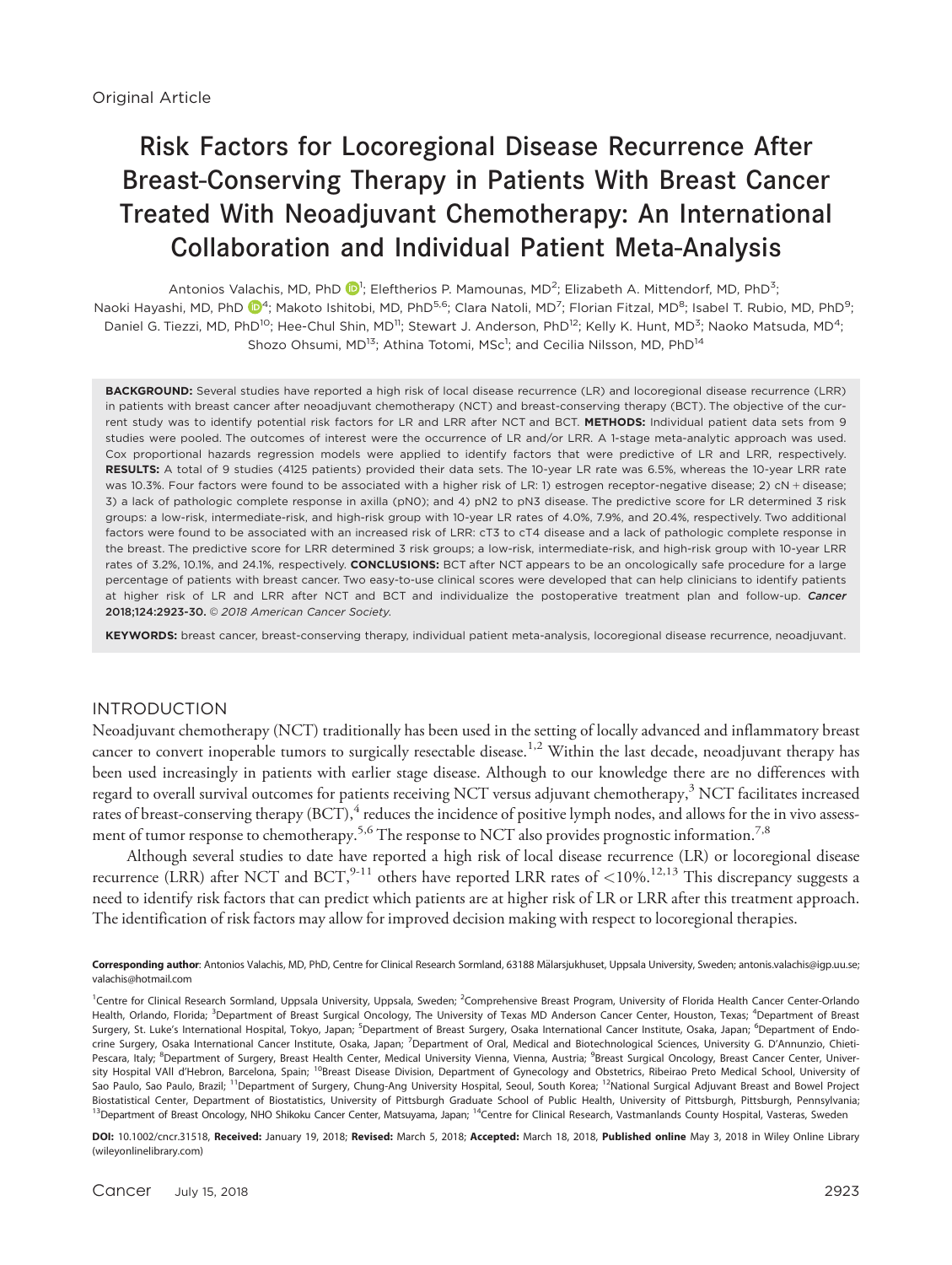Several risk factors for LR or LRR after NCT and BCT have been identified, and 4 predictive risk scores have been proposed.<sup>14-17</sup> However, the clinical usefulness and generalizability of the proposed risk scores are limited by the relatively small sample size in the studies used to develop the scores,  $14,15,17$  the use of single-institution data,  $14,15,17$  and the lack of validation in independent data sets.<sup>15-17</sup> However, the development of a predictive score in this treatment setting that could overcome these limitations would be important to help clinicians and patients with decision making regarding BCT after NCT.

The current study was undertaken to identify potential risk factors for LR and LRR after NCT and BCT through a pooled analysis of individual patient data from available cohorts, and to provide a clinical score that may predict the risk of LR and LRR after NCT and BCT.

## MATERIALS AND METHODS

## Search Strategy

A comprehensive systematic electronic search was conducted through PubMed, without year or language restriction, by using the following keywords: neoadjuvant OR induction OR preoperative OR primary AND breast cancer AND breast-conserving therapy OR BCT OR BCS OR breast-conserving surgery. The search was updated in January 2016.

We also conducted secondary referencing by manually reviewing the reference lists of potentially eligible articles. In addition, the bibliographies of selected review articles were reviewed to ensure that other relevant publications were included.

## Trial Eligibility and Selection Criteria

Two researchers independently assessed the articles for inclusion at both the title and abstract phase and the fulltext review phase of searching for eligible trials. Disagreements were resolved by discussion.

Studies were considered eligible if they fulfilled all the following criteria: 1) studies that investigated the risk factors for LR or LRR in patients with BCT after NCT, irrespective of the type of chemotherapy used; and 2) studies that reported at least 1 risk factor for LR or LRR. We excluded case reports; studies that investigated risk factors for LRR after NCT and mastectomy; studies that investigated risk factors for distant disease recurrence, overall disease recurrence, or overall survival after NCT and BCT but did not report separate data regarding LRR; and studies that have been presented at scientific meetings only and have not been published in full text.



Figure 1. Flowchart diagram for study selection. BCT indicates breast-conserving therapy; NCT, neoadjuvant chemotherapy; LRR, locoregional disease recurrence.

An invitation was sent to all the primary investigators of the eligible studies to determine their interest in an international collaborative study of risk factors for LRR after NCT and BCT. Institutional research ethics board approval was obtained.

#### Construction of the Consortium

Of 3075 potentially relevant publications, 35 were retrieved for full-text evaluation. Sixteen studies met the inclusion criteria. Of the 16 eligible cohorts, 9 research groups provided individual patient data (Fig.  $1$ ).<sup>15-23</sup>

Individual patients were included in the analysis if they had received NCT and underwent BCT to include breast-conserving surgery (BCS) and radiotherapy. Patients who did not receive radiotherapy after surgery were excluded.

## Data Collection

The following data were requested from each group for each individual patient: age, menopausal status, tumor size at the time of diagnosis, T classification at the time of diagnosis, N classification at the time of diagnosis, tumor histology (ductal, lobular, medullary, or other), estrogen receptor (ER) status, progesterone receptor (PR) status,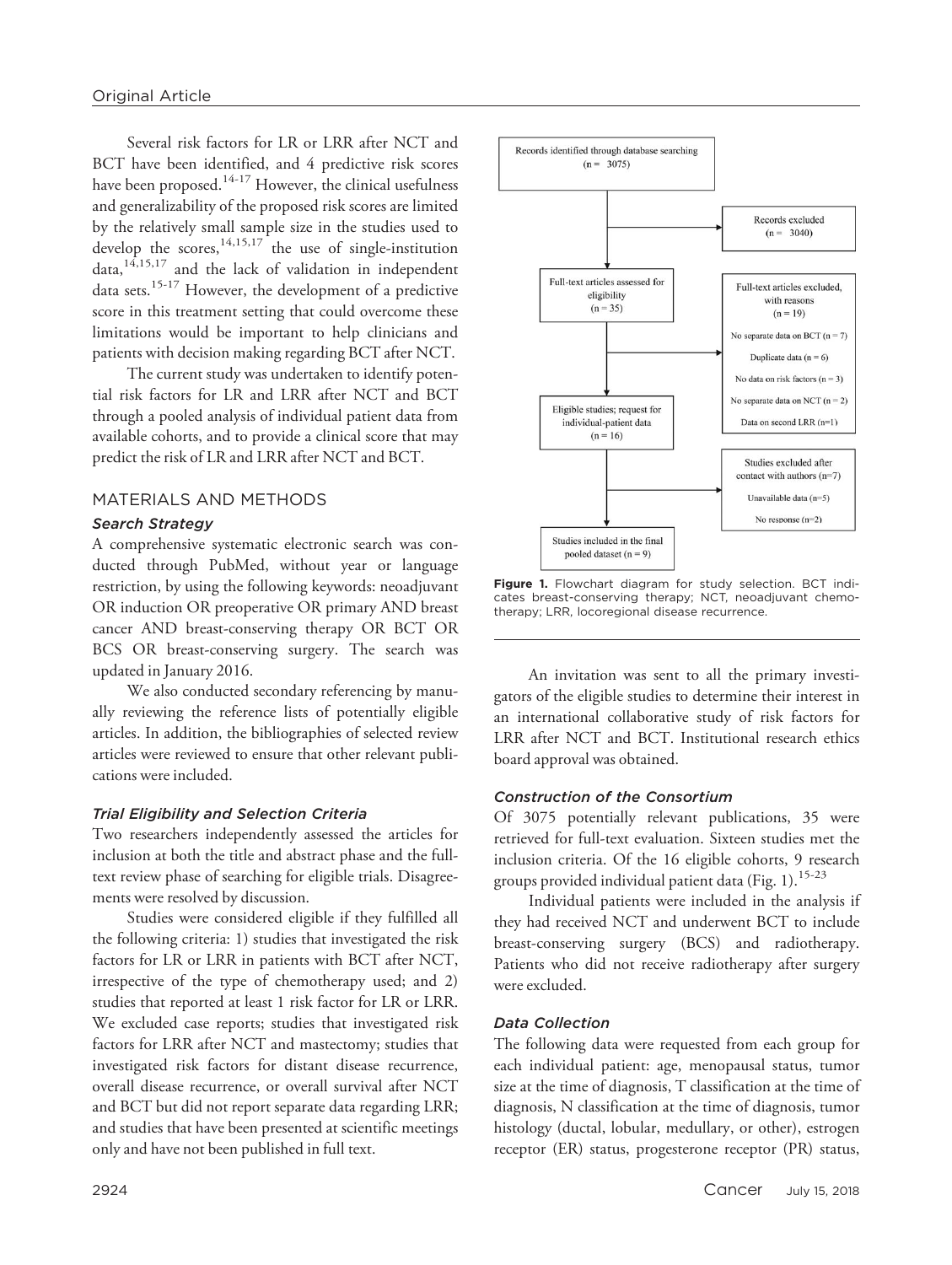tumor grade, human epidermal growth factor receptor 2 (HER2) status, the presence of lymphovascular invasion, Ki-67, pathologic complete response (pCR), definition of pCR used, size of residual tumor, morphology of residual tumor (solitary mass, multifocal residual disease), surgical margin status (positive, close  $<$  2 mm, or negative) number of positive lymph nodes, type of neoadjuvant chemotherapy (NCT), neoadjuvant trastuzumab therapy, postoperative radiotherapy (breast, regional lymph node irradiation), dose of radiotherapy, use of boost, postoperative endocrine therapy (type of endocrine therapy), LR (ipsilateral breast) and LRR (ipsilateral breast, axillary lymph nodes, internal mammary lymph nodes, supraclavicular or infraclavicular lymph nodes), date of diagnosis of LR or LRR, time to LR or LRR, date of death due to any cause, and time to last follow-up.

## **Outcomes**

The outcomes of interest were the occurrence of LR and/ or LRR. LR was defined as disease recurrence in the ipsilateral breast. LRR was defined as disease recurrence in the ipsilateral breast or axillary, supraclavicular, infraclavicular, or internal mammary lymph nodes. All instances of LR and LRR were considered events, regardless of whether they were the initial site of disease recurrence or followed the identification of a distant metastasis.

#### Statistical Analysis

We combined all individual participant data into a single meta-analytic model (ie, a 1-stage approach). To account for heterogeneity between different cohorts, all models included a categorical variable named study (with 9 categories, 1 for each of the 9 cohorts included).

The rates of missing values from potential predictors for LR or LRR ranged from 0% to 96%. Variables with- > 50% missing values (HER2 status, presence of lymphovascular invasion, Ki-67, morphology of residual tumor, and surgical margin status) were excluded. Missing data were imputed for the variables with <50% missing values (menopausal status, age, preoperative T classification, preoperative N classification, ER status, PR status, pCR [breast only and breast and axilla], pathologic complete response in axilla [pN0], and number of positive lymph nodes postoperatively). The imputation was performed within each cohort using the chained equations method. For each cohort, 10 multiple imputed data sets were created and used for the analyses. Two studies did not provide data regarding menopausal status,19,22 2 did not provide data regarding preoperative N classification,  $20,21$  and 1 study did not provide data regarding pCR.17 To assign values for these missing data, we

performed multiple imputations using all relevant potential predictive factors from the pooled data set using the same method. Information was available for 100% and 89%, respectively, of LRs and LRRs.

We used survival analysis to estimate prognostic factors that predict the 10-year risk of LR or LRR. We censored analyses at the date of death, last available follow-up, or 10 years after diagnosis.

We used Cox regression to calculate the unadjusted hazard ratios (HRs) for each potential predictor. Any variables associated with the development of LR or LRR during follow-up on bivariate analysis (with a cutoff  $\alpha$  of .10) were considered for entry into the multivariable models. We used log-minus-log plots to check that the proportional hazards assumption was met before undertaking Cox proportional hazards multivariable regression. Multivariable models were built using backward elimination of variables.

We assigned a score of 1 to the variable with the lowest regression coefficient. The scores for the remaining variables were obtained by dividing their regression coefficient by the coefficient of the variable with the lowest regression coefficient and then rounding to the nearest integer. We used Kaplan-Meier plots and the log-rank test to assess the separation achieved by prognostic models in different cutoff values.

We internally validated our model by performing the bootstrap procedure (1000 iterations). Discrimination of the model, which is expressed as a concordance (C) statistic, indicates to what extent the model distinguishes between patients with or without LR or LRR during follow-up. The C statistic has a theoretical range of between 0.5 and 1.0, but typically ranges from 0.60 to 0.85 for prognostic models. Different cutoff values for each model were tested to identify the cutoff value with higher discriminatory ability.

Sensitivity analyses were performed using all patients and excluding data from the National Surgical Adjuvant Breast and Bowel Project (NSABP) cohort<sup>23</sup> because the NSABP contributed greater than one-half of the total pooled patient database. We performed an additional sensitivity analysis by performing complete case analysis as a method with which to handle missing values. Finally, we performed a sensitivity analysis using the Fine-Gray competing risk method to estimate the predictors of LR or LRR, with death as a competing risk.<sup>24</sup> Due to a lack of information regarding the presence of distant metastasis, we could not include distant metastasis as a competing risk.

All statistical analyses were performed using SPSS statistical software (version 20.0; IBM Corporation, Armonk, New York).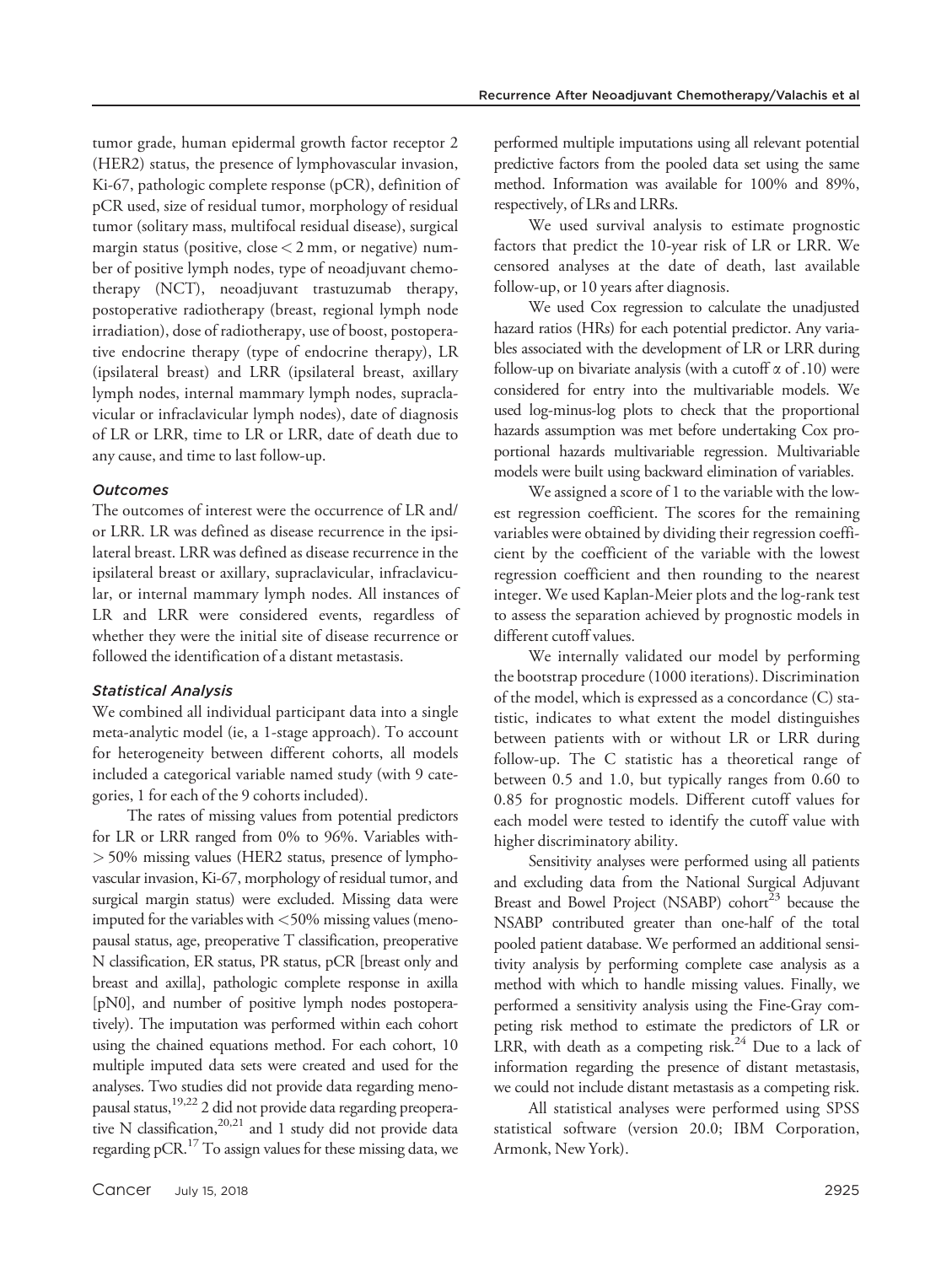|                                                              |                                     |               |           |                          |                                                               | $N + at$                 |                          |                                                                                                      | Median    |                                  |                                            |
|--------------------------------------------------------------|-------------------------------------|---------------|-----------|--------------------------|---------------------------------------------------------------|--------------------------|--------------------------|------------------------------------------------------------------------------------------------------|-----------|----------------------------------|--------------------------------------------|
|                                                              |                                     | inrollment    | No. of    | Median Age               | T3 to T4 Disease at                                           | Diagnosis,               | ER Negative              |                                                                                                      | ollow-Up, | LR Rate                          | <b>LRR</b> Rate                            |
| Study                                                        | Country                             | Period        | Patients  | (Range), Years           | Diagnosis No. (%)                                             | No. (%)                  | No. (%)                  | pCR,<br>No. (%)                                                                                      | Months    | (95% CI), %                      | (95% CI), %                                |
| shitobi 2012 <sup>15</sup>                                   | Japan                               | 1995-2009     | 374       | 48 (18-76)               | 70(18.7)                                                      |                          |                          |                                                                                                      | 47.8      | $4.8(3.1 - 7.5)$                 |                                            |
|                                                              | Inited States                       | 1988-1993 and | 1905      | 48 (25-79)               | 263 (13.8)                                                    | 190 (50.8)<br>767 (40.3) | 177 (47.3)<br>340 (17.8) | 61 (16.3)<br>474 (24.9)                                                                              | 84.8 and  | 8.7 (7.5-10.0)                   | $10.4$ $(7.6-14.1)$<br>$11.0$ $(9.7-12.5)$ |
|                                                              |                                     | 1995-2000     |           |                          |                                                               |                          |                          |                                                                                                      | 128.4     |                                  |                                            |
| Mamounas<br>2012 <sup>16</sup><br>Matsuda 2014 <sup>17</sup> |                                     | 2001-2008     | 520       | 49 (26-76)               | 66 (12.7)                                                     | 69 (13.3)                | 108 (20.8)               |                                                                                                      | 51        | $1.7(1.0-3.4)$                   | $1.9(9.4 - 15.0)$                          |
| iezzi 2008 <sup>18</sup>                                     |                                     | 1990-2003     |           | $50.5 (27 - 83)$         | 59 (68.6)                                                     |                          | 17 (19.8)                |                                                                                                      | 61.3      | $9.3(4.4 - 18.0)$                |                                            |
| ebrecos 2010 <sup>19</sup>                                   | Japan<br>Brazil<br>Spain<br>Austria | 1996-2007     | <u>sa</u> |                          |                                                               | $36(41.9)$<br>$28(23.3)$ | 35 (29.2)<br>128 (68.4)  | $\begin{array}{c}\n7 (8.1) \\ 7 (30.8) \\ 12 (6.4) \\ 4 (1.9) \\ 9 (12.7) \\ 94 (14.4)\n\end{array}$ | 360400    | 5.0 (2.1-11.0)<br>7.0 (3.9-11.9) | $9.3(4.4 - 18.0)$<br>5.0 $(2.1 - 11.0)$    |
| itzal 2011 <sup>20</sup>                                     |                                     | 1995-2007     | 187       | 54 (30-83)<br>50 (26-74) |                                                               |                          |                          |                                                                                                      |           |                                  | $7.0(3.9 - 11.9)$                          |
| ngelucci 2013 <sup>21</sup>                                  | Italy                               | 1999-2011     | 이<br>210  | 49 (25-78)               |                                                               |                          | 65 (31)                  |                                                                                                      |           | $5.2(2.8-9.4)$                   | $5.2(2.8-9.4)$                             |
| hin 2013 <sup>22</sup>                                       | South Korea                         | 004-2007      |           | 45 (29-68)               | 27 (22.5)<br>50 (26.7)<br>50 (33.8)<br>24 (34.4)<br>94 (14.4) | 71 (100)                 | 36 (50.7)                |                                                                                                      |           | $9.9(4.4 - 19.8)$                | $9.9(4.4 - 19.8)$                          |
| <b>littendorf</b><br>$2013^{23}$                             | <b>Jnited States</b>                | 987-2005      | 652       | $0.5(26-84)$             |                                                               | 56 (23.9)                | 311(47.7)                |                                                                                                      | 86.4      | $0.3(8.1 - 12.9)$                | $0.3 (8.1 - 12.9)$                         |
|                                                              |                                     |               |           |                          |                                                               |                          |                          |                                                                                                      |           |                                  |                                            |

Abbreviations: 95% CI, 95% confidence interval; ER, estrogen receptor; LR, local disease recurrence; LRR, locoregional disease recurrence; pCR, pathologic complete remission.

Abbreviations: 95% CI, 95% confidence interval; ER, estrogen receptor; LR, local disease recurrence; LRR, locoregional disease recurrence; pCR, pathologic complete remission.

TABLE 2. Multivariable Cox Proportional Regression Analysis of Predictive Factors for 10-Year Risk of LR

| <b>Predictive Factor</b>          | ß              | P             | HR.            | 95% CI                     | Points |
|-----------------------------------|----------------|---------------|----------------|----------------------------|--------|
| <b>ER-negative disease</b>        | 0.631          | $-.001$       | 1.890          | 1.462-2.431                | 2      |
| LNs positive<br>preoperatively    | 0.319          | .013          | 1.374          | 1.065-1.765                |        |
| Absence of pN0<br>>3 positive LNs | 0.428<br>0.471 | .003<br>0.003 | 1.534<br>1.683 | 1.169-2.013<br>1.204-2.354 |        |

Abbreviations: 95% CI, 95% confidence interval; ER, estrogen receptor; HR, hazard ratio; LN, lymph node; LR, local disease recurrence; pN0, pathologic complete response in axilla.

## RESULTS

Characteristics of the 9 cohorts included in the pooled analysis are shown in Table 1. In total, 4170 patients from 9 cohorts were eligible for the pooled analysis. After the exclusion of 45 patients who did not receive radiotherapy after surgery, 4125 patients remained eligible for the analyses.

In total, 268 of 4125 patients (6.5%; 95% confidence interval [95% CI], 5.8%-7.3%) developed LR within 10 years from diagnosis whereas 387 of 3770 patients (10.3%; 95% CI, 9.3%-11.3%) developed LRR.

## Risk Factors for LR

Table 2 shows the results from the multivariable Cox proportional regression model for 10-year risk for LR. Four factors were found to be independently associated with a higher risk of LR: 1) the presence of ER-negative disease; 2) the presence of positive lymph nodes before NCT; 3) the absence of pN0 after NCT; and 4) the presence of  $>$  3 positive lymph nodes postoperatively. The C statistic of the final model was 0.772. The bootstrap-corrected C statistic was 0.742.

All analyses were repeated using the complete case method to handle missing values, and similar results were found. In addition, all analyses were repeated after excluding the NSABP cohort, and the same variables remained statistically significant for LR. A sensitivity analysis using the competing risk model, with death as competing risk, gave comparable HRs for the 4 prognostic factors.

An integer-based score intended for clinical use was developed based on the Cox regression model (Table 2). The score was used to identify 3 risk groups: a low-risk group, an intermediate-risk group, and a high-risk group. The low-risk group included individuals with  $\leq$ 1 points. The 10-year risk of LR in this group was 4.0% (95% CI, 3.1%-5.0%). The intermediate-risk group consisted of patients with 2 to 4 points with a 10-year LR risk of 7.9% (95% CI, 6.8%-9.1%). The high-risk group included

TABLE 1.

Characteristics of Cohort Studies Included in the Pooled Data Set

**TABLE 1.** Characteristics of Cohort Studies Included in the Pooled Data Set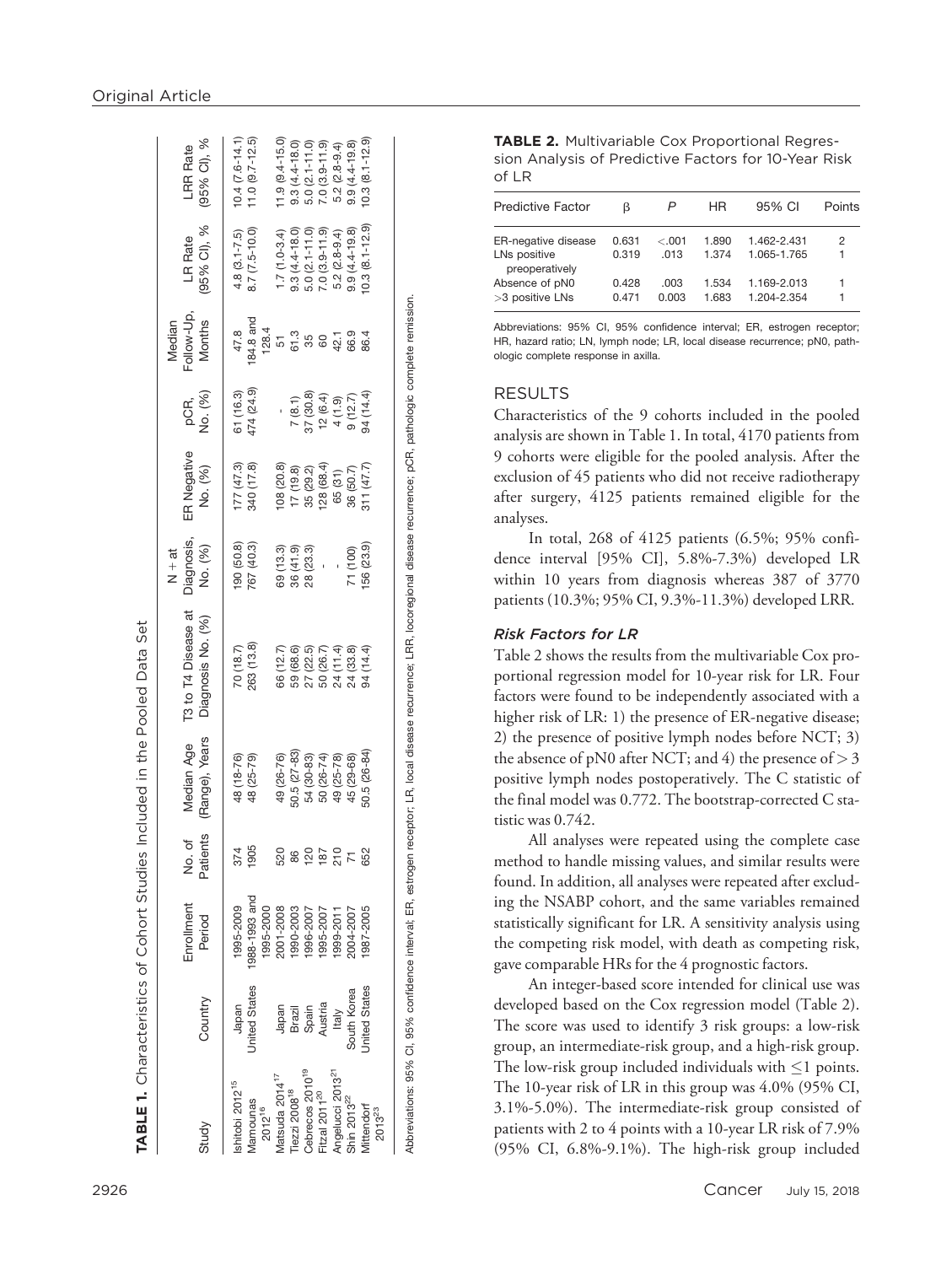



Figure 2. Kaplan-Meier curves for 10-year local disease recurrence risk in all patients according to prognostic risk group. Green line indicates the low-risk group (0-1 points); blue line, intermediate-risk group (2-4 points); red line, high-risk group (5 points).

individuals with 5 points with a 10-year risk of LR of 20.4% (95% CI, 13.1%-30.3%). The C statistic of the integer-based score was 0.758. Figure 2 shows Kaplan-Meier curves for the separation of the prognostic score into low-risk, intermediate-risk, and high-risk groups based on the 10-year LR risk (log-rank test for the comparison,  $P<.001$ ).

#### Risk Factors for LRR

Table 3 shows the results from the multivariable Cox proportional regression model for 10-year risk of LRR. Six factors were found to be associated with an increased risk of LRR: 1) the presence of ER-negative disease; 2) T3 to T4 tumor at the time of diagnosis; 3) the presence of positive lymph node(s) before NCT; 4) the absence of pCR in the breast after NCT; 5) the absence of pN0 after NCT; and 6) the presence of  $> 3$  pathologically positive lymph nodes identified in the axillary lymph node dissection specimen. The C statistic of the final model was 0.770. The bootstrap-corrected C statistic was 0.740.

The same sensitivity analysis described for the LR model was performed for LRR. Neither the use of the complete case method nor the exclusion of the NSABP cohort altered the results. In addition, the competing risk model revealed comparable HRs for the prognostic risk factors.

The patients were stratified into 3 risk categories according to the LRR prognostic risk score: a low-risk group with 0 to 2 points (LRR rate, 3.2%; 95% CI, 2.1%-4.8%), the intermediate-risk group with 3 to 6

**TABLE 3.** Multivariable Cox Proportional Regression Analysis of Predictive Factors for 10-Year Risk of LRR

| <b>Predictive Factor</b>          | β              | P                  | ΗR             | 95% CI                     | Points |
|-----------------------------------|----------------|--------------------|----------------|----------------------------|--------|
| cT3-T4 disease                    | 0.491          | $-.001$            | 1.643          | 1.284-2.102                | 2      |
| ER-negative disease               | 0.527          | $-.001$            | 1.802          | 1.425-2.279                | 2      |
| LNs positive<br>preoperatively    | 0.292          | .009               | 1.335          | 1.089-1.648                | 1      |
| Absence of breast<br>pCR          | 0.329          | .016               | 1.390          | 1.069-1.807                |        |
| Absence of pN0<br>>3 positive LNs | 0.529<br>0.714 | $-.001$<br>< 0.001 | 1.697<br>2.041 | 1.350-2.137<br>1.564-2.662 | 2<br>2 |

Abbreviations: 95% CI, 95% confidence interval; ER, estrogen receptor; HR, hazard ratio; LN, lymph node; LRR, locoregional disease recurrence; pCR, pathologic complete response; pN0, pathologic complete response in lymph nodes.



Figure 3. Kaplan-Meier curves for 10-year locoregional disease recurrence risk in all patients according to prognostic risk group. Green line indicates the low-risk group (0-2 points); blue line, intermediate-risk group (3-6 points); red line, high-risk group (7-10 points).

points (LRR rate, 10.1%; 95% CI, 8.7%-11.8%), and the high-risk group with 7 to 10 points (LRR rate, 24.1%; 95% CI, 16.9%-33.1%) (Table 3). The C statistic for the score was 0.736. Figure 3 shows Kaplan-Meier curves for the separation of the prognostic score into low-risk, intermediate-risk, and high-risk groups based on the 10-year LRR risk (log-rank test for the comparison,  $P < .001$ ).

#### **DISCUSSION**

Based on individual patient data from 9 different cohorts, we were able to investigate the risk of LR and LRR in a large cohort of >4000 patients. The data allowed us to develop 2 clinical scores that predict the risk of a patient with breast cancer developing LR and LRR, respectively,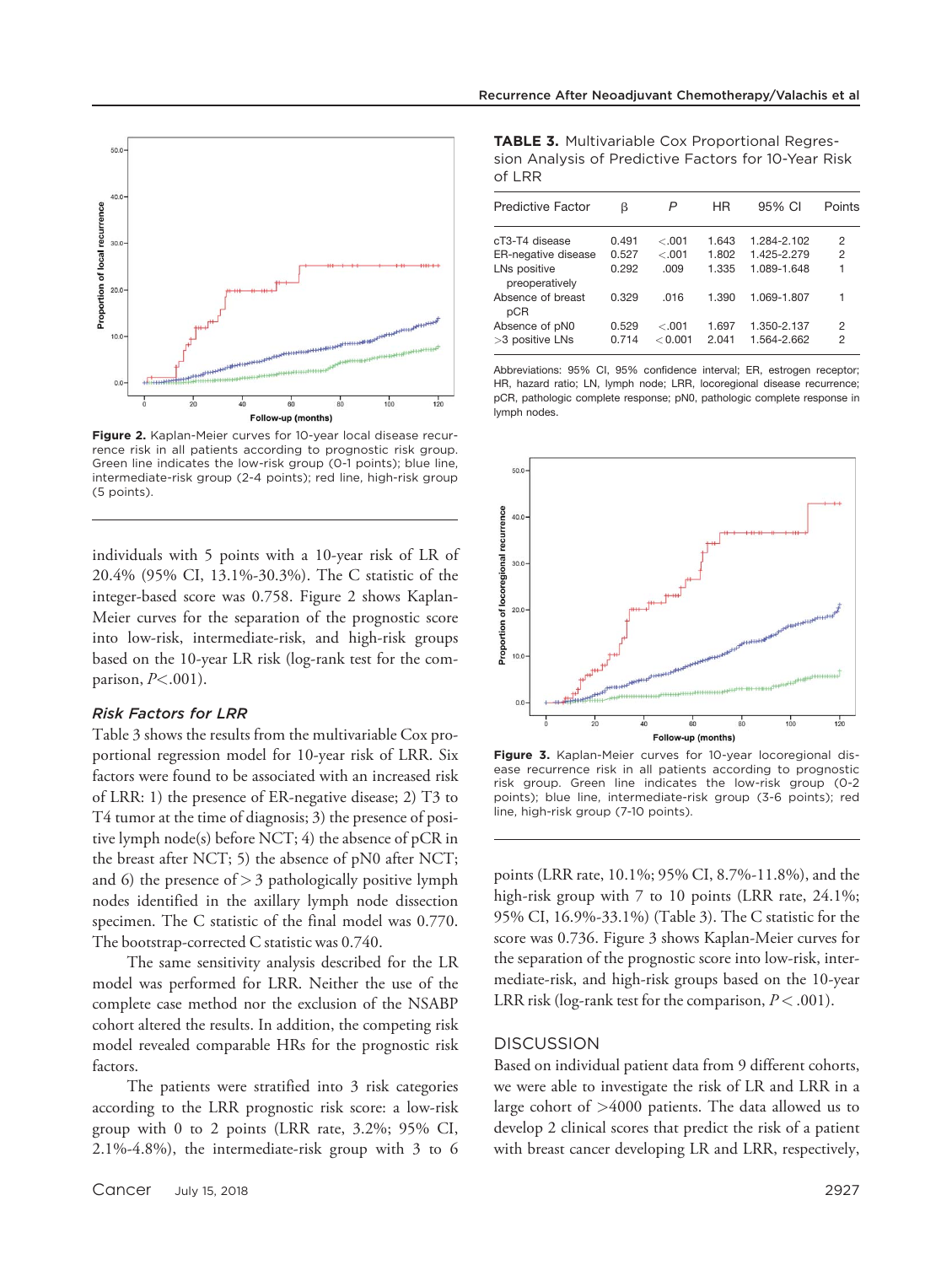after NCT and BCT. There were 4 factors found to be associated with both LR and LRR: 1) the presence of ERnegative disease; 2) the presence of positive lymph nodes at the time of diagnosis; 3) residual positive lymph nodes after NCT; and  $4$ ) > 3 pathologically positive lymph nodes. Two additional factors were found to be associated with LRR: 1) clinical/radiologic T3 to T4 tumor at the time of diagnosis; and 2) the presence of residual disease in the breast after NCT. These factors divided the patients into risk categories with significant differences in LR and LRR rates. It is important to note that the pooled rates of LR and LRR for the entire cohort were relatively low, an observation that confirmed the oncological safety of BCS after NCT in a large percentage of patients with breast cancer.

The risk factors identified in the current analysis as being predictive of the risk of LR and LRR have been described previously.<sup>14-17</sup> For example, the presence of residual disease after NCT in the breast and axilla has been associated not only with higher rates of LR and LRR but also with higher mortality.<sup>7</sup> However, this analysis aimed to quantify all these risk factors in easy-to-use clinical scores using a pooled patient cohort in an effort to overcome the limitations of previous studies, including small sample size and the use of single-institution data that make the generalizability of results questionable.

The current study has several strengths. First, the large sample size of >4000 patients allowed for the performance of multivariable analyses using all the available potential predictive factors without the need to shrink the regression coefficients. Furthermore, the results proved to be robust when sensitivity analyses were performed to test the potential risk of bias due to the fact that the largest cohort in the data set herein accounted for approximately 46% of the pooled data set or due to the use of the multiple imputation method to handle missing values. In addition, the pooled data set included data from several institutions worldwide, which we believe enhances the generalizability of these results. Finally, the clinical scores are easy to use in clinical practice because they are based on a set of tumor characteristics that always are available to clinicians before and after surgery.

The current study also had some limitations that should be taken into account when interpreting the results. First, some potentially interesting predictors of LRR from previous efforts to develop risk scores for LRR after NCT and  $BCT^{14-17}$  were excluded from the analyses due to the lack of sufficient data. However, none of the excluded factors was found to be an independent predictor in all 4 previously published risk scores; residual pathologic tumor size  $>2$  cm<sup>14</sup> and tumor grade<sup>17</sup> each were found to be independent predictors in 1 risk score, whereas lymphovascular invasion $14,17$  and residual tumor morphology<sup>14,15</sup> were predictors in 2 risk scores. Another potential risk factor that could not be tested due to the lack of eligible data was surgical margin status, a problem that is anticipated in a relatively high percentage of patients who undergo BCS after NCT.<sup>25</sup> Second, the models in the current study did not take into account the molecular subtype of the tumors (except for ER and PR status) due to a paucity of data regarding HER2 and HER2-directed therapy. Previous studies have suggested that patients with triple-negative breast cancer are at an increased risk of LRR after NCT and BCT.<sup>26,27</sup> The current study results confirm the pivotal role of ER status in the risk of LR and LRR. The potential role of HER2 status and the therapeutic effect of trastuzumab on the risk of LR or LRR in this setting could not be determined in this pooled data set because the majority of patients included were treated before the routine use of trastuzumab for patients with HER2-positive disease. Prior studies have shown that HER2 positivity appears to be associated with a higher risk of LR or LRR after NCT and BCS; however, this association is less pronounced than the one observed with regard to ER negativity.<sup>26-29</sup> Another limitation was the fact that some eligible cohorts were not included in the pooled data set because the primary investigators did not provide us with individual patient data. The addition of these cohorts would increase the pooled data set by nearly 1400 additional patients. However, the current study sample size of >4000 patients was large enough for multivariable analyses. Finally, despite the fact that our internal validation based on the bootstrap procedure demonstrated that the models were stable, an external validation of the models is lacking.<sup>30</sup> Further studies are needed to validate the scores and, if possible, improve their discriminatory ability though the incorporation of other potentially predictive factors such as molecular subtype.

The proposed clinical scores, based on tumor characteristics that are available in clinical practice, could aid clinicians in counseling patients with breast cancer who are receiving NCT with regard to locoregional therapy options. Some of the predictive factors can be determined only after surgery is performed and, as a result, the clinical scores will not be available for surgical planning. However, the scores may be used to identify patients at high risk of either LR or LRR after surgery who may be considered for more aggressive approaches in radiotherapy planning (eg, boost) or for participation in clinical trials evaluating novel strategies for LR control. Considering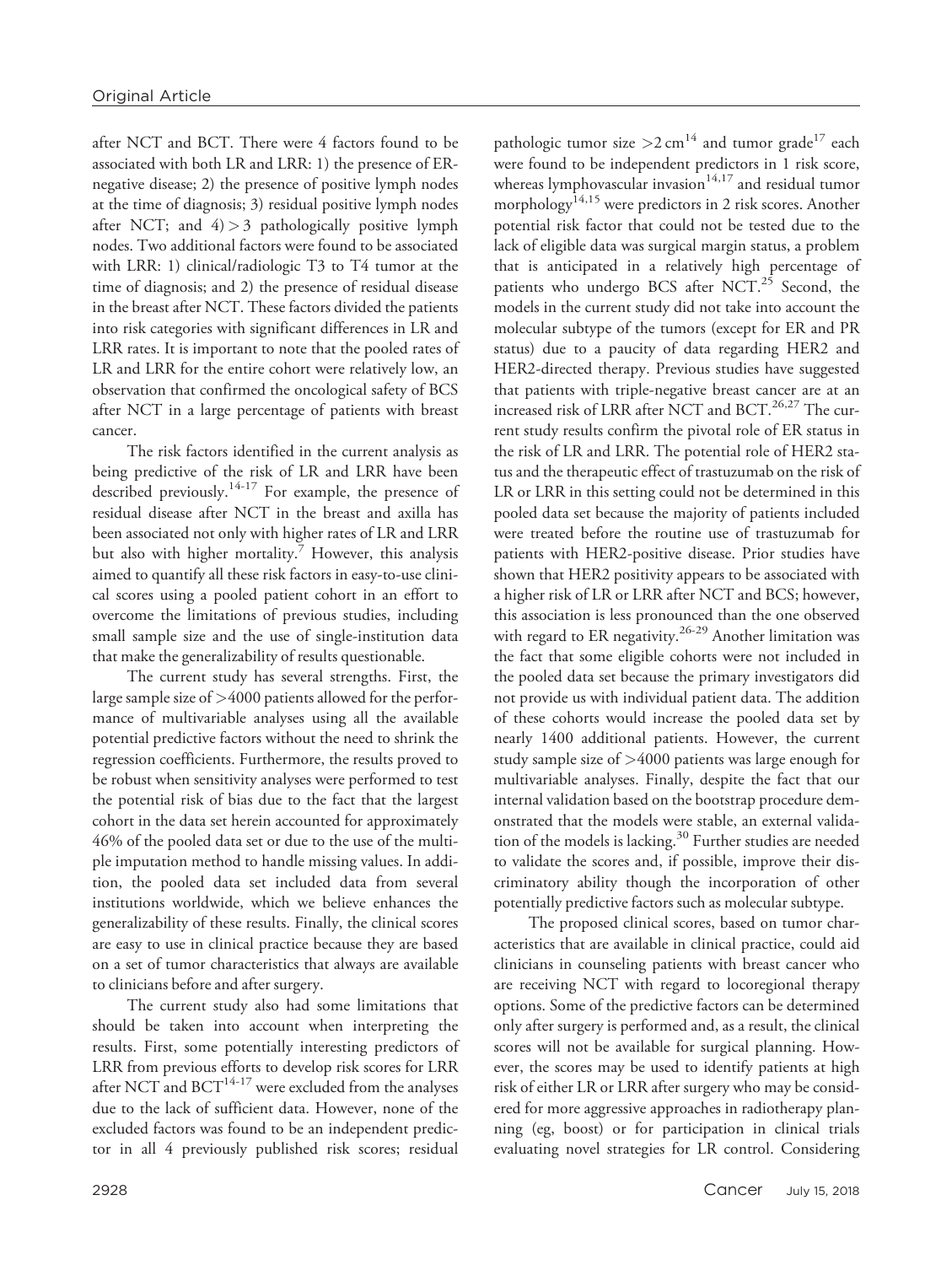the previously suggested association between LR and LRR and the risk of distant breast cancer recurrence and mor $tality$ ,  $31-33$  it can be expected that the proposed clinical scores from the current analysis might be prognostic for mortality as well. Further studies are needed to investigate this hypothesis.

## FUNDING SUPPORT

No specific funding was disclosed.

#### CONFLICT OF INTEREST DISCLOSURES

The authors made no disclosures.

#### AUTHOR CONTRIBUTIONS

Antonios Valachis: Conceptualization, data curation, formal analysis, investigation, methodology, project administration, supervision, validation, visualization, writing–original draft, and writing– review and editing. Eleftherios P. Mamounas: Data curation, investigation, and writing–review and editing. Elizabeth A. Mittendorf: Data curation, investigation, and writing–review and editing. Naoki Hayashi: Data curation, investigation, and writing– review and editing. Makoto Ishitobi: Data curation, investigation, and writing–review and editing. Clara Natoli: Data curation, investigation, and writing-review and editing. Florian Fitzal: Data curation, investigation, and writing–review and editing. Isabel T. Rubio: Data curation, investigation, and writing-review and editing. Daniel G. Tiezzi: Data curation, investigation, and writing– review and editing. Hee-Chul Shin: Data curation, investigation, and writing-review and editing. Stewart J. Anderson: Data curation and writing-review and editing. Kelly K. Hunt: Data curation, investigation, and writing–review and editing. Naoko Matsuda: Data curation, investigation, and writing-review and editing. Shozo Ohsumi: Data curation, investigation, and writingreview and editing. Athina Totomi: Data curation, project administration, validation, and writing-review and editing. Cecilia Nilsson: Conceptualization, methodology, supervision, validation, and writing–review and editing.

#### REFERENCES

- 1. Hortobagyi GN, Ames FC, Buzdar AU, et al. Management of stage III primary breast cancer with primary chemotherapy, surgery, and radiation therapy. Cancer. 1988;62:2507-2516.
- 2. Chia S, Swain SM, Byrd DR, Mankoff DA. Locally advanced and inflammatory breast cancer. *J Clin Oncol*. 2008;26:786-790.
- 3. Mauri D, Pavlidis N, Ioannidis JP. Neoadjuvant versus adjuvant systemic treatment in breast cancer: a meta-analysis. *J Natl Cancer Inst*. 2005;97:188-194.
- 4. Boughey JC, Peintinger F, Meric-Bernstam F, et al. Impact of preoperative versus postoperative chemotherapy on the extent and number of surgical procedures in patients treated in randomized clinical trials for breast cancer. Ann Surg. 2006;244:464-470.
- 5. Fisher B, Bryant J, Wolmark N, et al. Effect of preoperative chemotherapy on the outcome of women with operable breast cancer. J Clin Oncol. 1998;16:2672-2685.
- 6. Gralow JR, Burstein HJ, Wood W, et al. Preoperative therapy in invasive breast cancer: pathologic assessment and systemic therapy issues in operable disease. J Clin Oncol. 2008;26:814-819.
- 7. Cortazar P, Zhang L, Untch M, et al. Pathological complete response and long-term clinical benefit in breast cancer: the CTNeoBC pooled analysis. Lancet. 2014;384:164-172.
- 8. Mittendorf EA, Vila J, Tucker SL, et al. The Neo-Bioscore update for staging breast cancer treated with neoadjuvant chemotherapy: incorporation of prognostic biologic factors into staging after treatment. JAMA Oncol. 2016;2:929-936.
- 9. Fisher B, Brown A, Mamounas E, et al. Effect of preoperative chemotherapy on local-regional disease in women with operable breast cancer: findings from National Surgical Adjuvant Breast and Bowel Project B-18. J Clin Oncol. 1997;15:2483-2493.
- 10. Rastogi P, Anderson SJ, Bear HD, et al. Preoperative chemotherapy: updates of National Surgical Adjuvant Breast and Bowel Project Protocols B-18 and B-27. J Clin Oncol. 2008;26:778-785.
- 11. Van der Hage JA, van de Velde CJ, Julien JP, Tubiana-Hulin M, Vandervelden C, Duchateau L. Preoperative chemotherapy in primary operable breast cancer: results from the European Organization for Research and Treatment of Cancer trial 10902. J Clin Oncol. 2001;19:4224-4237.
- 12. Cance WG, Carey LA, Calvo BF, et al. Long-term outcome of neoadjuvant therapy for locally advanced breast carcinoma: effective clinical downstaging allows breast preservation and predicts outstanding local control and survival. Ann Surg. 2002;236:295-303.
- 13. Chen AM, Meric-Bernstam F, Hunt KK, et al. Breast conservation after neoadjuvant chemotherapy: the MD Anderson Cancer Center experience. J Clin Oncol. 2004;22:2303-2312.
- 14. Chen AM, Meric-Bernstam F, Hunt KK, et al. Breast conservation after neoadjuvant chemotherapy. Cancer. 2005;103:689-695.
- 15. Ishitobi M, Ohsumi S, Inaji H, et al. Ipsilateral breast tumor recurrence (IBTR) in patients with operable breast cancer who undergo breast-conserving treatment after receiving neoadjuvant chemotherapy: risk factors of IBTR and validation of the MD Anderson Prognostic Index. Cancer. 2012;118:4385-4393.
- 16. Mamounas EP, Anderson SJ, Dignam JJ, et al. Predictors of locoregional recurrence after neoadjuvant chemotherapy: results from combined analysis of National Surgical Adjuvant Breast and Bowel Project B-18 and B-27. J Clin Oncol. 2012;30:3960-3966.
- 17. Matsuda N, Hayashi N, Ohde S, et al. A nomogram for predicting locoregional recurrence in primary breast cancer patients who received breast-conserving surgery after neoadjuvant chemotherapy. J Surg Oncol. 2014;109:764-769.
- 18. Tiezzi DG, Andrade JM, Marana HR, Zola FE, Peria FM. Breast conserving surgery after neoadjuvant therapy for large primary breast cancer. Eur J Surg Oncol. 2008;34:863-867.
- 19. Cebrecos I, Cordoba O, Deu J, Xercavins J, Rubio IT. Can we predict local recurrence in breast conserving surgery after neoadjuvant chemotherapy? Eur J Surg Oncol. 2010;36:528-534.
- 20. Fitzal F, Riedl O, Mittlbock M, et al. Oncologic safety of breast conserving surgery after tumour downsizing by neoadjuvant therapy: a retrospective single centre cohort study. Breast Cancer Res Treat. 2011;127:121-128.
- 21. Angelucci D, Tinari N, Grassadonia A, et al. Long-term outcome of neoadjuvant systemic therapy for locally advanced breast cancer in routine clinical practice. J Cancer Res Clin Oncol. 2013;139:269-280.
- 22. Shin HC, Han W, Moon HG, et al. Breast-conserving surgery after tumor downstaging by neoadjuvant chemotherapy is oncologically safe for stage III breast cancer patients. Ann Surg Oncol. 2013;20:2582-2589.
- 23. Mittendorf EA, Buchholz TA, Tucker SL, et al. Impact of chemotherapy sequencing on local-regional failure risk in breast cancer patients undergoing breast-conserving therapy. Ann Surg. 2013;257: 173-179.
- 24. Austin PC, Lee DS, D'Agostino RB, Fine JP. Developing pointsbased risk-scoring systems in the presence of competing risks. Stat Med. 2016;35:4056-4072.
- 25. Volders JH, Haloua MH, Krekel NM, et al; "the nationwide network and registry of histo- and cytopathology in the Netherlands (PALGA)." Neoadjuvant chemotherapy in breast-conserving surgeryconsequences on margin status and excision volumes: a nationwide pathology study. Eur J Surg Oncol. 2016;42:986-993.
- 26. Jwa E, Shin KH, Kim JY, et al. Locoregional recurrence by tumor biology in breast cancer patients after preoperative chemotherapy and breast conservation treatment. Cancer Res Treat. 2016;48:1363-1372.
- 27. Swisher SK, Vila J, Tucker SL, et al. Locoregional control according to breast cancer subtype and response to neoadjuvant chemotherapy